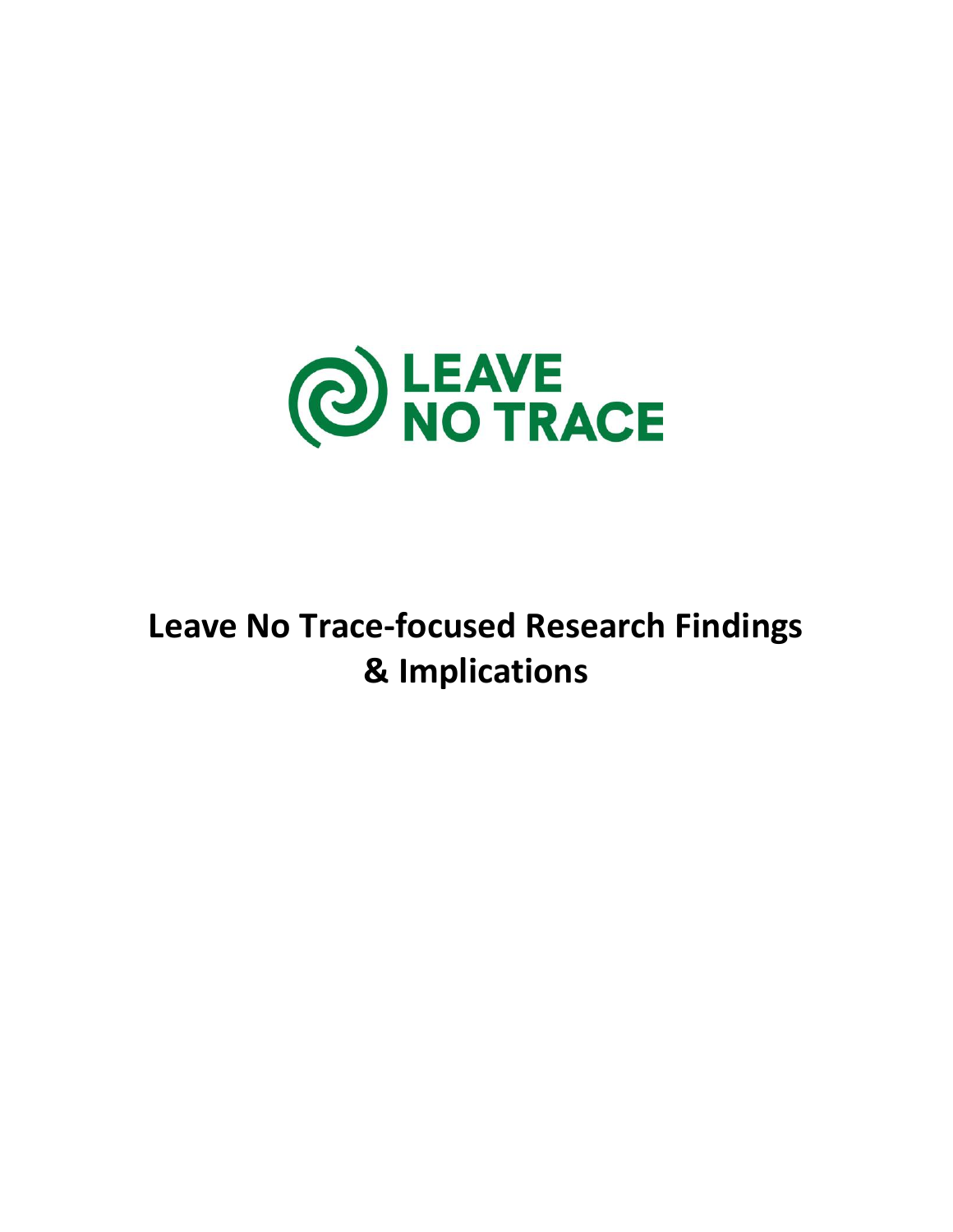## **PLAN AHEAD AND PREPARE**

Cole, David N. 1989. Low-impact recreational practices for wilderness and backcountry. USDA Forest Service, General Technical Report INT-265.

- *Where trails are narrow, deep, and muddy, the natural tendency is to walk along the edge of the trail rather than in the trail tread. This causes the widening of muddy quagmires and/or the development of multiple parallel trails.*
- *The increased use of frequently used sites is not likely to cause much further damage, camping on sites that are already well impacted will confine deterioration to a small number of sites.*
- *Enlargement is the most common, detrimental, ongoing change to well established campsites.*

Monz, Christopher, Joseph Roggenbuck, David Cole, Richard Brame, and Andrew Yoder. 2000. Wilderness party size regulations: implications for management and a decisionmaking framework. In: Cole, David., Stephen McCool, William Borrie, and Jennifer O'Loughlin, comps. Wilderness science in a time of change conference. Vol. 4: Wilderness visitors, experiences, and visitor management. USDA Forest Service Gen. Tech. Rep. RMRS-P-15-VOL-4:265-273.

• *In a paper by Monz and others (2000) it was noted that 68% and 73% of NPS and USFS areas have maximum group size limits to help reduce environmental impacts and conflicts between groups* 

USDA, 2010. Risk Assessment of the Movement of Firewood within the United States. U.S. Department of Agriculture, Animal and Plant Health Inspection Service, Raleigh, NC.

• *A recent USDA (2010) study concluded that movement of firewood is a high-risk pathway for spreading non-native and native forest pests in the United States.*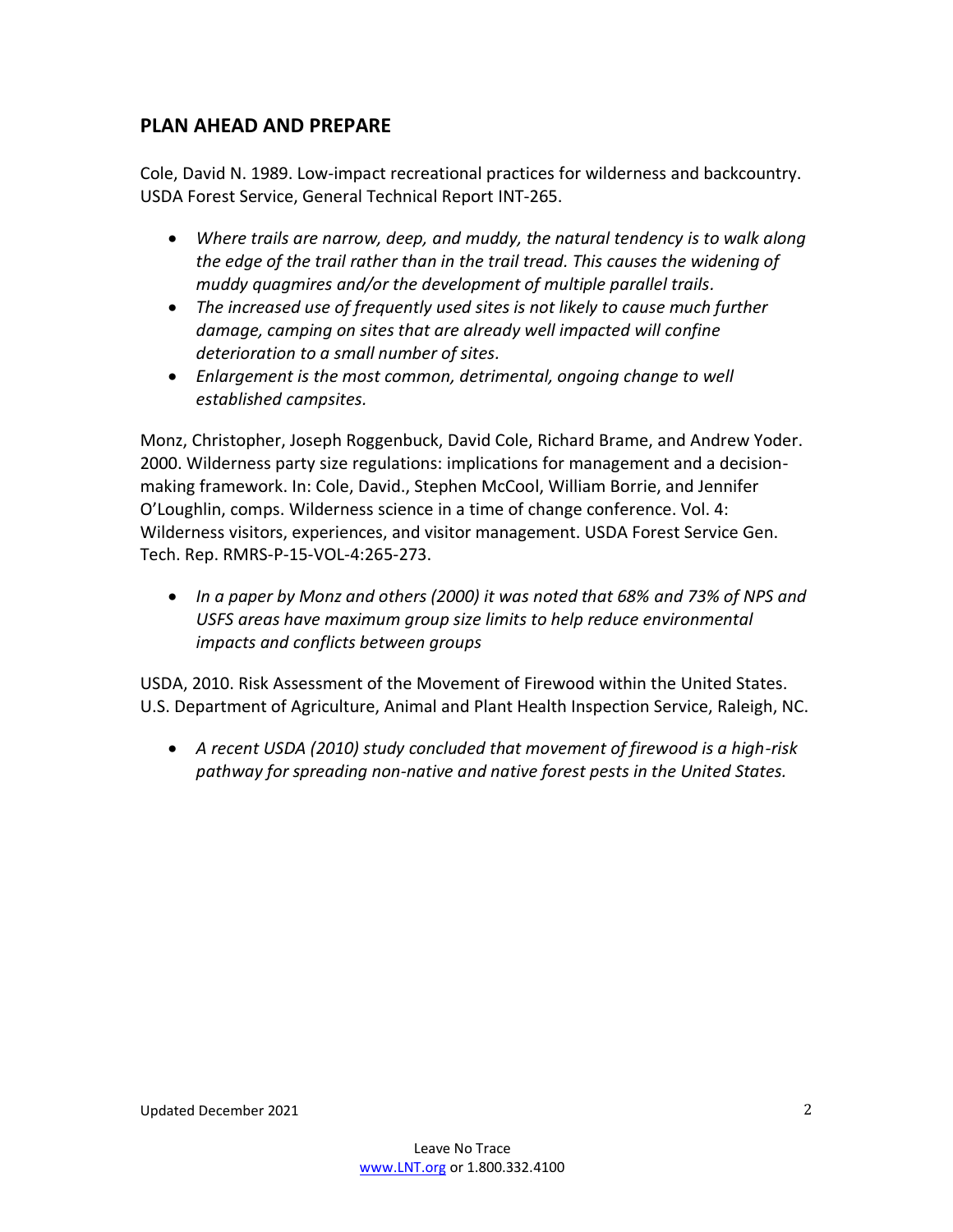## **TRAVEL AND CAMP ON DURABLE SURFACES**

Clow, David, Rachael Peavler, Jim Roche, Anna Panorska, James Thomas, and Steve Smith. 2011. Assessing possible visitor-use impacts on water quality in Yosemite National Park, California. Environmental Monitoring and Assessment 183:197-215.

• *Extensive social trails in some high-use areas near rivers have led to increased bank erosion, channel width, and sediment transport*

Cole, David. 1993. Trampling effects on mountain vegetation in Washington, Colorado, New Hampshire, and North Carolina. USDA Forest Service Res. Pap. INT-464.

• *A study by David Cole on trampling effects on mountain vegetation revealed that as few as 25 passes over sensitive plant types, such as those in the Cascade Mountain Range, can dramatically reduce plant height* 

Cole, David and Chris Monz. 2003. Impacts of camping on vegetation: Response and recovery following acute and chronic disturbance. Environmental Management 32(6):693-705.

- *Studies on camping impacts have consistently shown that (1) there is an asymptomatic relationship between amount of use and amount of impact, with relatively low levels of use causing substantial impact and (2) the impact from a given amount of use varies greatly between sites with different plant communities, soil characteristics and topography.*
- *A study on camping impacts to vegetation found that it would take about eight years for sites camped on for four nights to completely recover their vegetation cover.*
- *A study by Cole and Monz found that the magnitude of vegetation loss on meadow sites, after four years, was less than half that caused by a single night of camping on forested sites.*
- *In the study by Cole and Monz, forest sites lost more than half their vegetation cover and height after one night of camping per year.*

Kerlinger, P., Burger, J., Cordell, H. K., Decker, D. J., Cole, D. N., Landres, P., & Anderson, S. (2013). *Wildlife and recreationists: coexistence through management and research*. R. L. Knight, & K. Gutzwiller (Eds.). Island Press.

• *Animals seem to have a greater defense response to humans that are moving unpredictably in the terrain than to humans following distinct paths. To reduce the effects of human disturbance, established paths should be used.*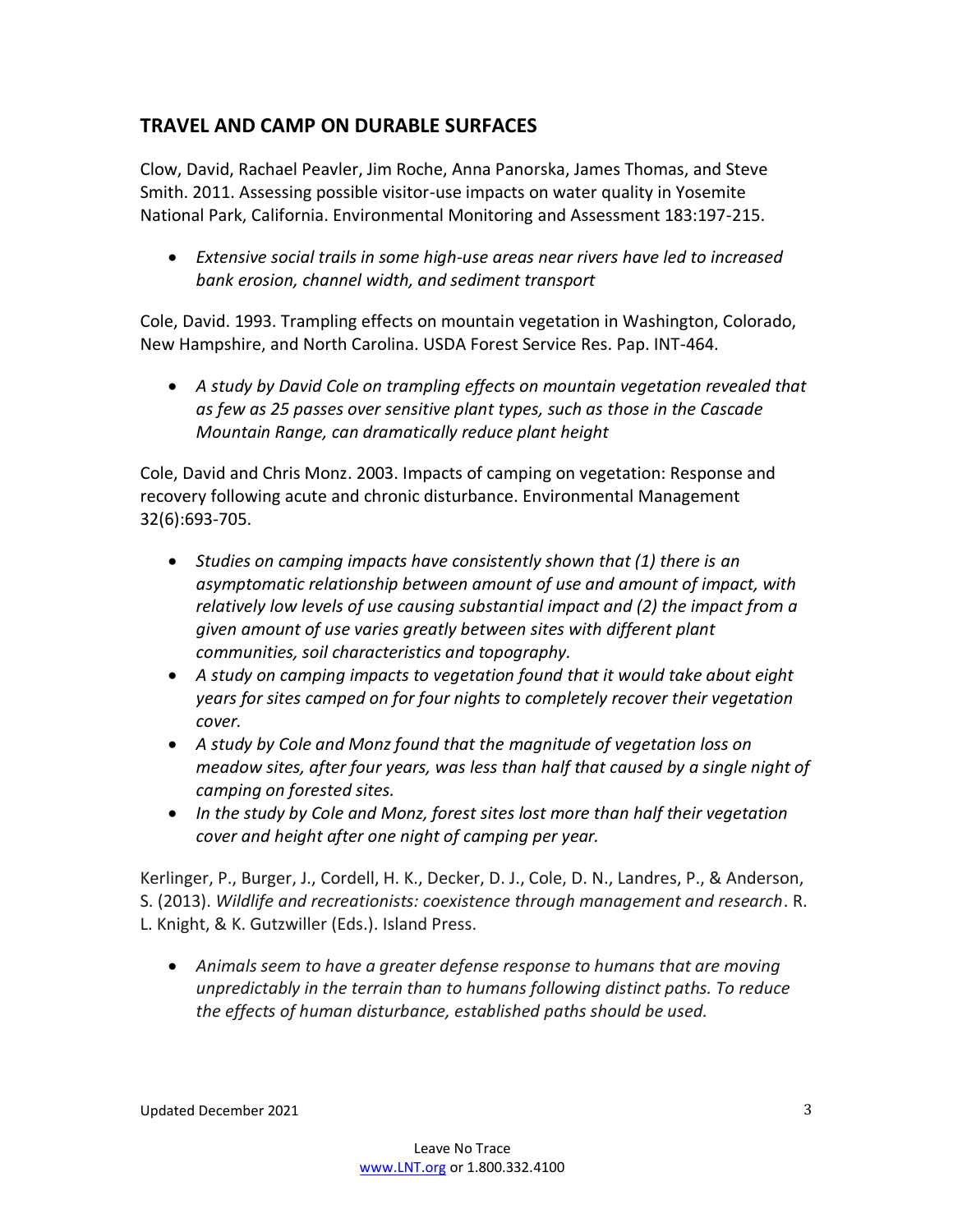Hocket, Karen S., Marion, Jeffrey L., and Yu-Fai Leung. 2013. The efficacy of combined educational and site management actions in reducing off trail hiking in urban proximate protected area.

• *Many of the impacts from social trails are related to their poor design, including alignments parallel to steep slopes or along shorelines, multiple trails accessing the same destination, routes through fragile vegetation, soils, or sensitive wildlife habitats, and disturbance to rare flora, fauna, or archaeological sites. These attributes make these trails far more susceptible to tread impacts, including expansion in width, soil erosion, and muddiness.* 

Leung, Yu-Fai, and Jeffrey Marion. 2000. Recreation impacts and management in wilderness: A state-of-knowledge review. In: Cole, D and others (eds.), Proceedings: Wilderness Science in a Time of Change, 1999; Vol. 5: Wilderness ecosystems, threats, and management, pgs 23-48; Missoula, MT. Proceedings RMRS-P-15-Vol-5. USDA Forest Service, Rocky Mountain Research Station.

- *Most studies have found high levels of groundcover loss and soil exposure even with modest use from camping activities.*
- *A study in Yellowstone found that tree-sampling density on campsites was only one eighth of that on natural areas located away from campsites.*
- *An experimental camping study by Cole found that one night of camping reduced vegetation height by 60% or more. Vegetation cover was reduced to as low as 66% following only one night of camping.*

Marion, Jeffrey. (2014). Leave No Trace in the Outdoors. Mechanicsburg, PA: Stackpole Books.

• *Research demonstrates that initial and low levels of trampling quickly remove move groundcover plants and organic litter, with substantial impact occurring in the first year of use. In contrast recovery rates are very low, so the restoration of impacted trails and recreation sites to natural conditions can require ten to thirty years.* 

Marion, Jeffrey. 1998. Recreation ecology research findings: Implications for wilderness and park managers. In: Proceedings of the National Outdoor Ethics Conference, April 18-21, 1996, St. Louis, MO. Gaithersburg, MD: Izaak Walton League of America. pp. 188-196.

- *A study of wilderness campsites in Minnesota found that only 12 nights of campsite use per year caused substantial biophysical changes, while further increases in use caused little additional change.*
- *Recreation ecology research has shown that recovery rates on campsites and trails are considerably lower than initial impact rates.*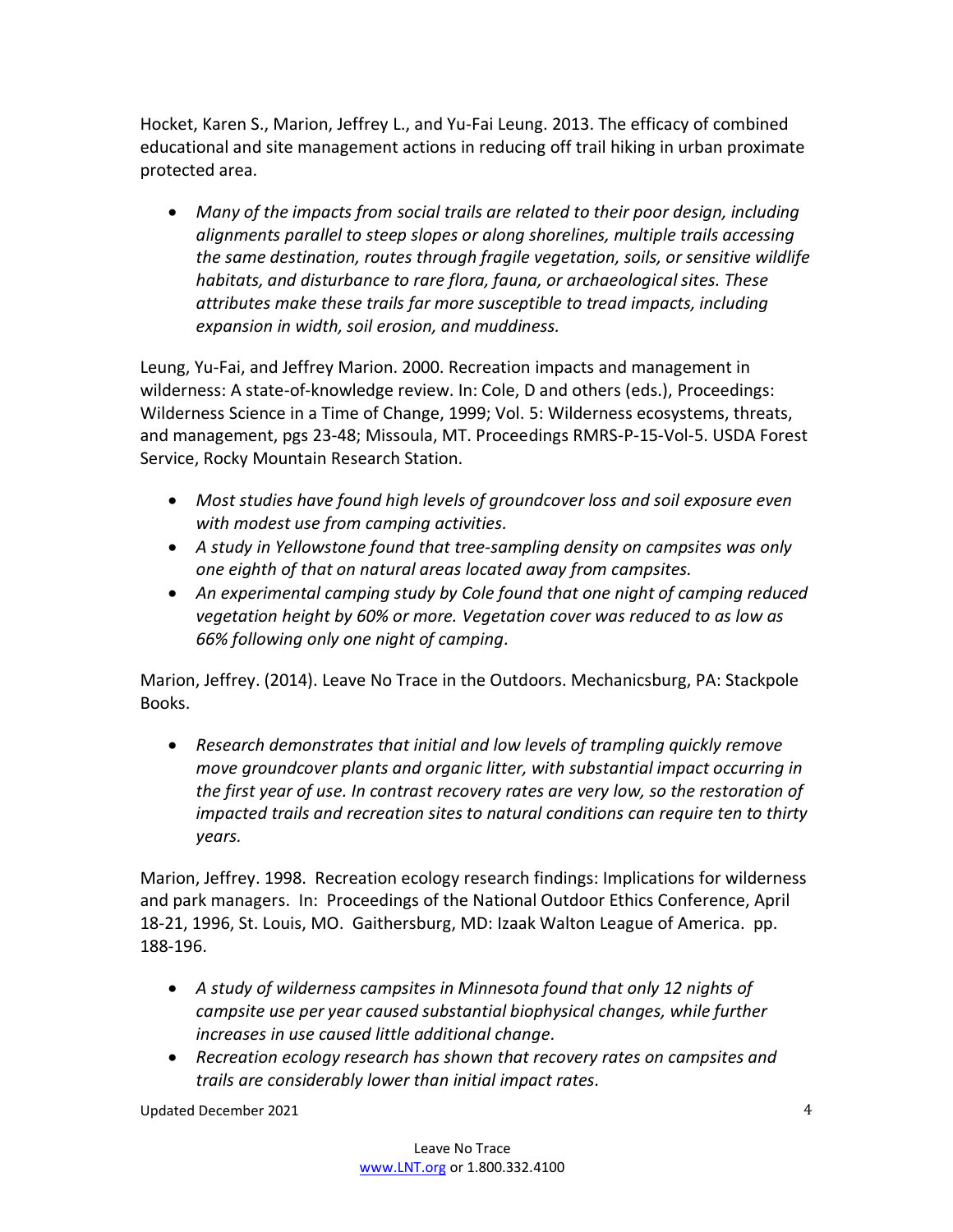Tilton, Buck. 2015. *The Leave No Trace Master Educator Handbook*. Boulder: Leave No Trace Center for Outdoor Ethics.

• *The recovery of vegetation is highly variable depending on a variety of environmental factors. For example, the recovery of vegetation that takes a year in the southern Appalachians might require 25 years or more in Glacier National Park, MT.*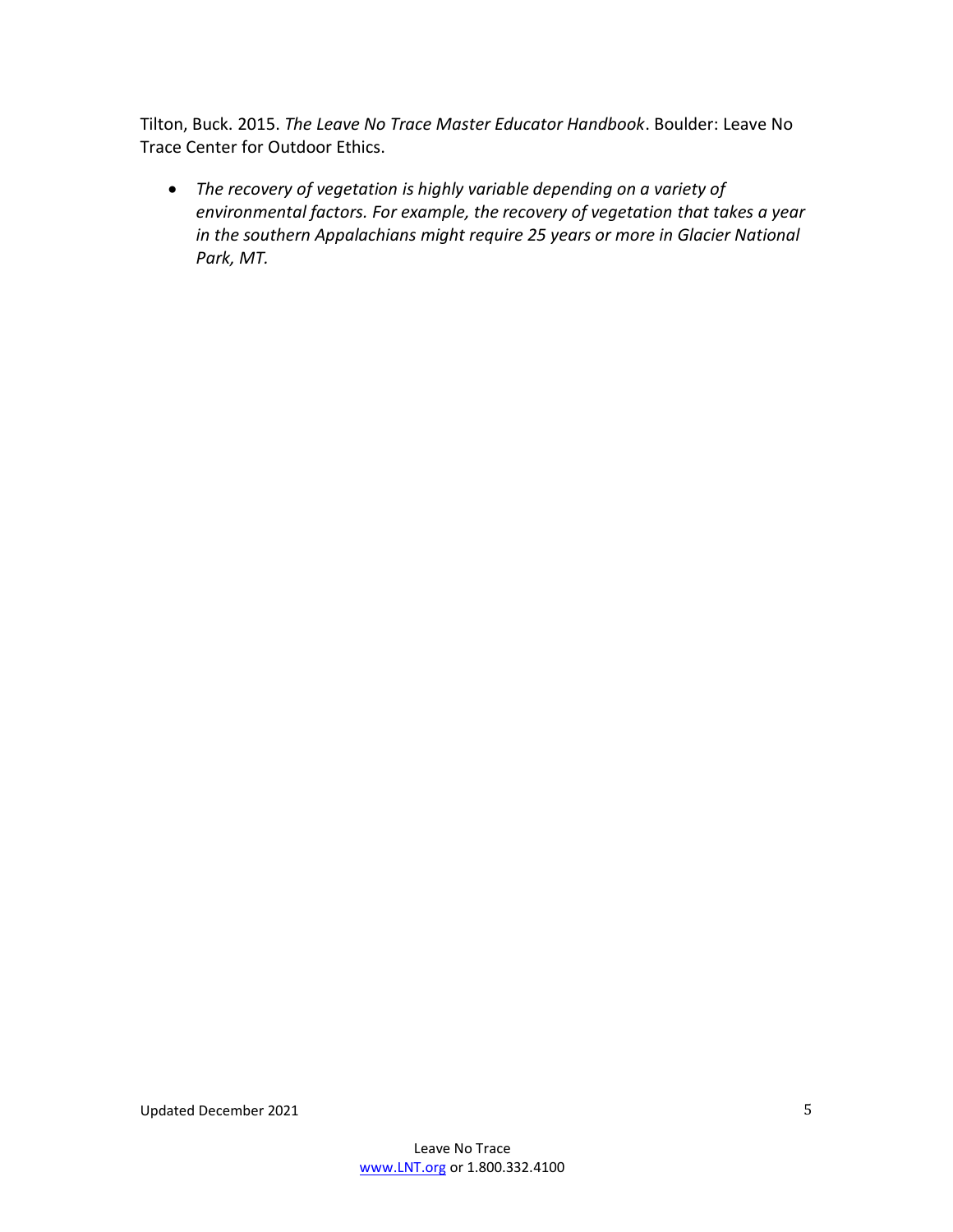## **DISPOSE OF WASTE PROPERLY**

Bridle, Kerry, and Jamie Kirkpatrick. 2005. An analysis of the breakdown of paper products (toilet paper, tissues and tampons) in natural environments, Tasmania, Australia. Journal of Environmental Management 74:21-30.

• *Research in Australia found that bleached toilet paper and tampons are very resistant to decay.* 

Clow, David, Rachael Peavler, Jim Roche, Anna Panorska, James Thomas, and Steve Smith. 2011. Assessing possible visitor-use impacts on water quality in Yosemite National Park, California. Environmental Monitoring and Assessment 183:197-215.

• *Impacts from camping activities (e.g. bathing, swimming, and dish washing) and from pack animals at stream crossing are of concern because of their potential to introduce excess nutrients and other contaminants into surface waters.*

Cilimburg, Amy, Christopher Monz, and Sharon Kehoe. 2000. Wildland recreation and human waste: A review of problems, practices, and concerns. Environmental Management 25(6):587-598.

- *Disposing wastes in cat-holes is the most common method of human waste disposal and is preferred because it avoids or reduces: the negative impact of visitors encountering feces or toiler paper, animal and insect transmission of pathogens, and water contamination after rainfall.*
- *Twenty-five percent of National Park Service managers reported that inadequate disposal of human waste was a common problem in many of their backcountry areas.*
- *In a study on human waste disposal feces were placed in porous, granitic soils of the Sierra Nevada, California, USA and were dug up after one year. Bacteria were still present at most of the study sites at least one year later.*

Ells, Michael, and Christopher Monz. 2011. The consequences of backcountry surface disposal of human waste in an alpine, temperate forest and arid environment. Journal of Environmental Management 92(4):1334-1337.

- *Studies on the cat holes support the use of this technique because the diggings of the holes and any nutrient additions have been found to have little long-term effect on plant communities.*
- *Currently, over one hundred protozoans, bacteria and viruses have been identified in human wastes including Giardia lamblia, Chryptosporidium parvum, various coliform bacteria, and viruses such as Hepatitis A.*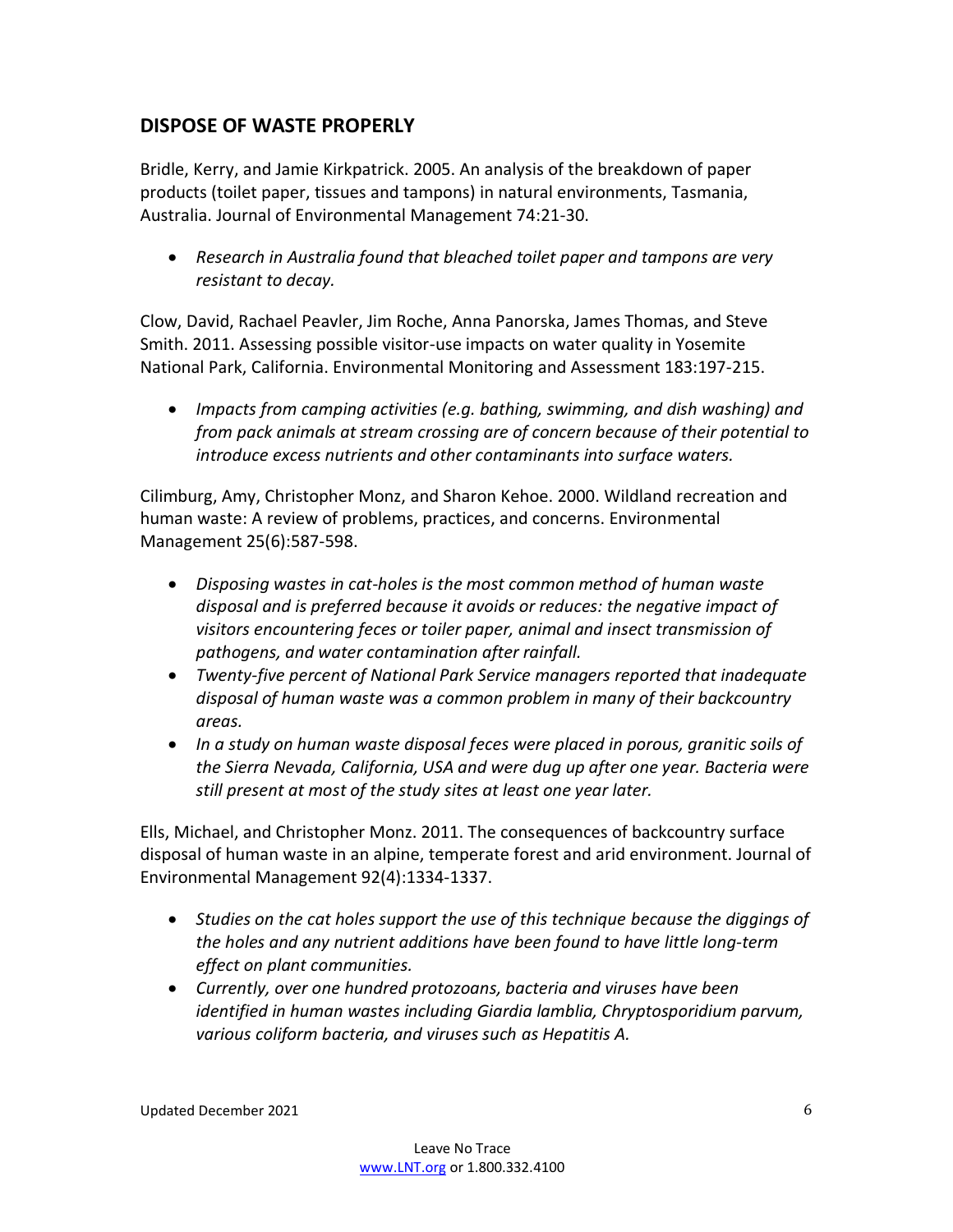Gerba, C.P. 1987. Transport and fate of viruses in soils; field studies. Human viruses in sediments, sludges, and soils. CRC Press Boca Raton, FL. 142-154

• *Viruses and other pathogens from human waste can survive weeks or months in water or soils.* 

Sime, Carolyn. 1999. Domestic dogs in wildlife habitats; effects of recreation on Rocky Mountain Wildlife.

• *Giardia is found worldwide, but the Rocky Mountain region is a "hot spot" primarily because of human association with outdoor recreation.*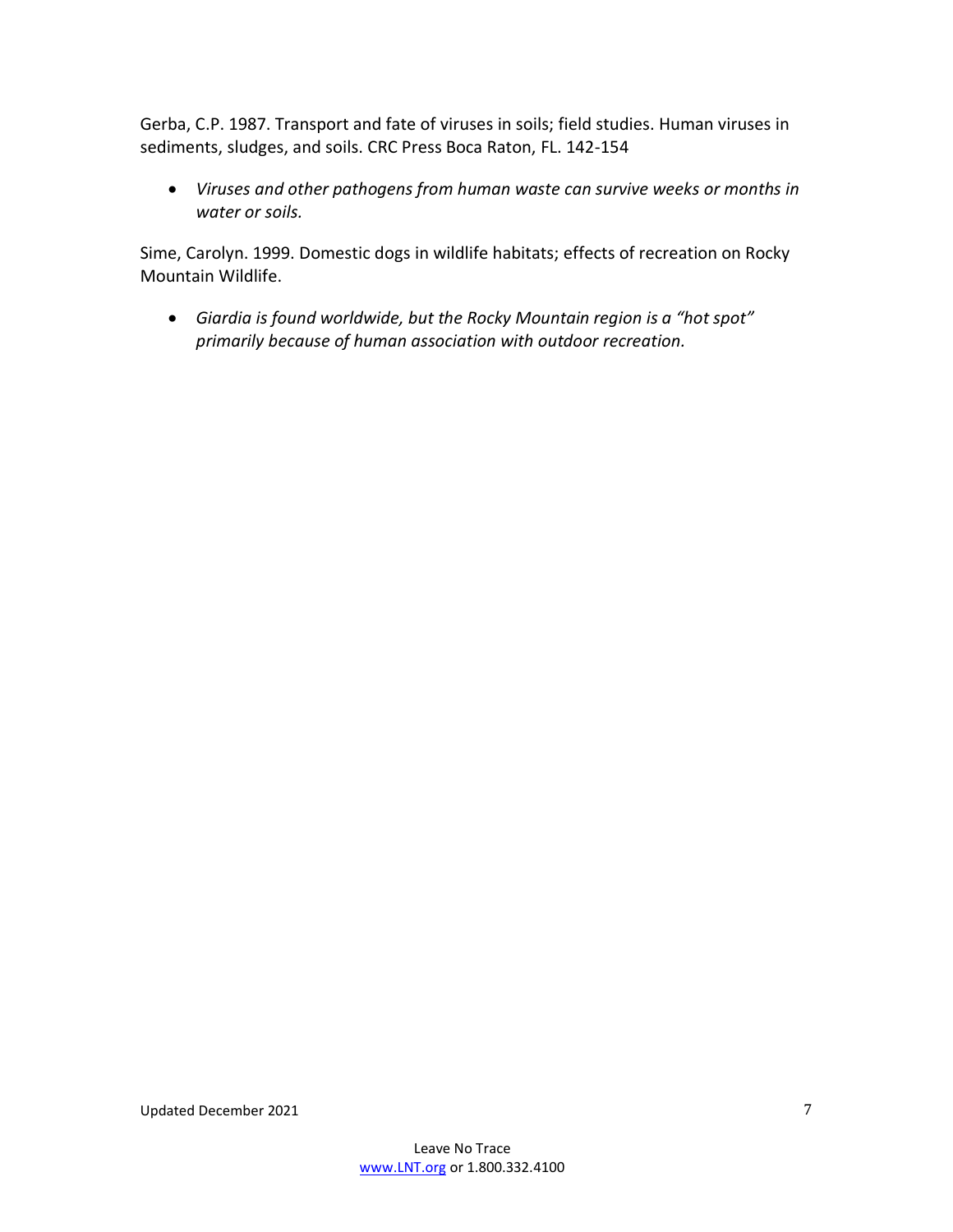## **LEAVE WHAT YOU FIND**

Belzer, Bill, and Mary Steisslinger. 1999. The box turtle: Room with a view on species decline. The American Biology Teacher 61(7):510-513.

• *A study on box turtles found the removal of just one or two adults a year can lead to a loss of the species locally.*

Cole, David, and Peter Landres. 1995. Indirect effects of recreationists on wildlife. In: Knight, R. and K. Gutzwiller, eds. Wildlife and recreationists: coexistence through management and research. Island Press, Washington, D.C.

• *Disturbances created by recreation favor the germination, establishment and growth of exotic, potentially invasive, annual plant species.* 

Gower, Stith. 2008. Are horses responsible for introducing non-native plants along forest trails in the eastern United States? Forest Ecology & Management 256: 997-1003.

- *Weeds cost the U.S. economy \$32 billion a year by decreasing crop production by 12%, 73% of weeds are non-native plants.*
- *Domestic and wild livestock can spread invasive plants through three main processes: the transport of seeds within the animal (i.e. digestive tract), the dispersal of seeds by transporting them on the outside of animals (i.e. seeds adhered to coat of the animals), and by transporting seeds in their mouth for consumption or food storage.*

Marion, Jeffrey. (2014). *Leave No Trace in the Outdoors*. Mechanicsburg, PA: Stackpole Books.

• *The estimated damage and control costs of invasive species in the United States alone amount to more than \$138 billion annually.* 

Pickering, Catherine and Ann Mount. 2010. Do tourists disperse weed seed? A global review of unintentional human-mediated terrestrial seed dispersal on clothing, vehicles and horses. Journal of Sustainable Tourism 18(2):239-256.

- *Human mediated seed dispersal can occur over longer distances than many natural mechanisms.*
- *Monetary value of environmental loss in the form of negative effects on native biodiversity and ecosystems from weeds is US \$148 million per year in the United States.*
- *People's clothing, equipment, vehicles and animals (horses and donkeys) that are used for tourism and recreation have the potential to carry seeds from a wide range of species. Over a quarter of the species considered to be important*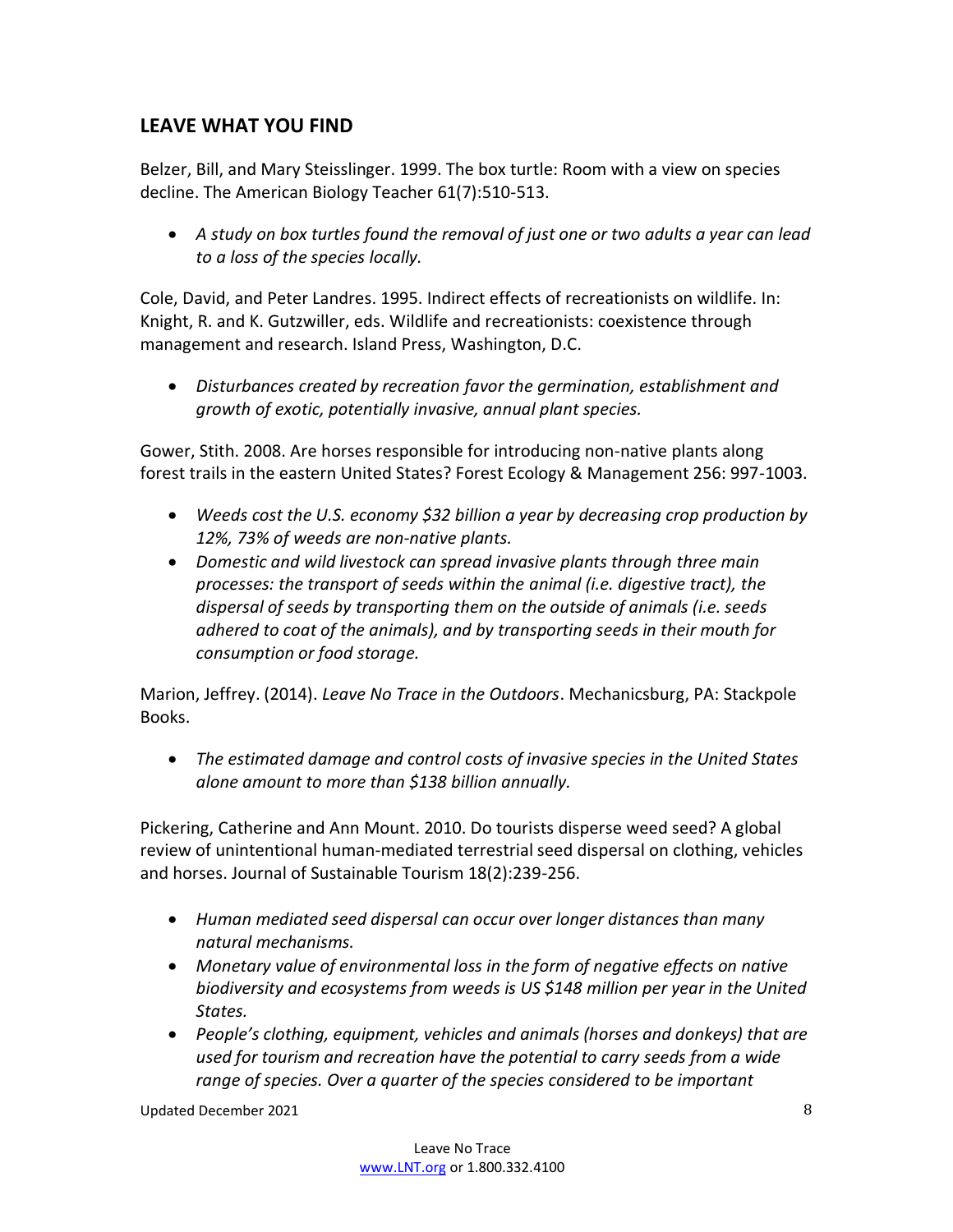*environmental weeds internationally have found to be transported by these vectors. The dispersal distances associated with these vectors are likely to be larger than many natural dispersal mechanisms.*

Tilton, Buck. 2003. *The Leave No Trace Master Educator Handbook*. Boulder: Leave No Trace Center for Outdoor Ethics.

- *According to the U.S. Fish and Wildlife Service, invasive species have contributed to the decline of 42 percent of the country's threatened and endangered species.*
- *At least 1.5 million acres of National Park Service lands are severly infested with invasive species.*

Ward, Caroline and Joseph Roggenbuck. 2003. Understanding park visitor's responses to interventions to reduce petrified wood theft. Journal of Interpretation Research 8(1):67- 82.

- *In a 1994 survey of national park superintendents, 72 percent of survey participants reported that noncompliance of rules and regulations by visitors caused significant damage to park resources.*
- *Land Managers from the National Park Service estimate the annual costs of fixing resources and facilities damaged by inappropriate behavior of park visitors \$18.8 million. This does not include the large social or environmental costs of non-repairable resources damage, such as the removal of petrified wood, which money cannot fix.*

Wichmann, Matthias, Alexander, Matt, Soons, Merel, Galsworthy, Stephen, Dunne, Laura, Gould, Robert, Fairfax, Chrisitina, Niggeman, Marc, Hails, Rosie, and Bullock, James. 2008. Human-mediated dispersal of seeds over long distances. The Royal Society. (Check citation)

• *A study on the dispersal of seeds over long distances found that seeds were regularly found still attached to people's shoes after 5000 m.* 

Widner, C.J. 1998 Reducing and understanding petrified wood theft at Petrified Forest National Park. Virginia Polytechnic Institute and State University. College of Natural Resources and Environment, Forest Resources and Environmental Conservation.

- *Archaeological Resources Protection and National Historic Preservation Acts make it illegal to disturb or remove artifacts from historic or archaeological sites – this includes old mining equipment/tools, arrowheads, or antique bottles.*
- *It is estimated by Park staff at Petrified Forest National Park that despite actions by the staff, approximately 12 tons of petrified woods are being removed from the park each year.*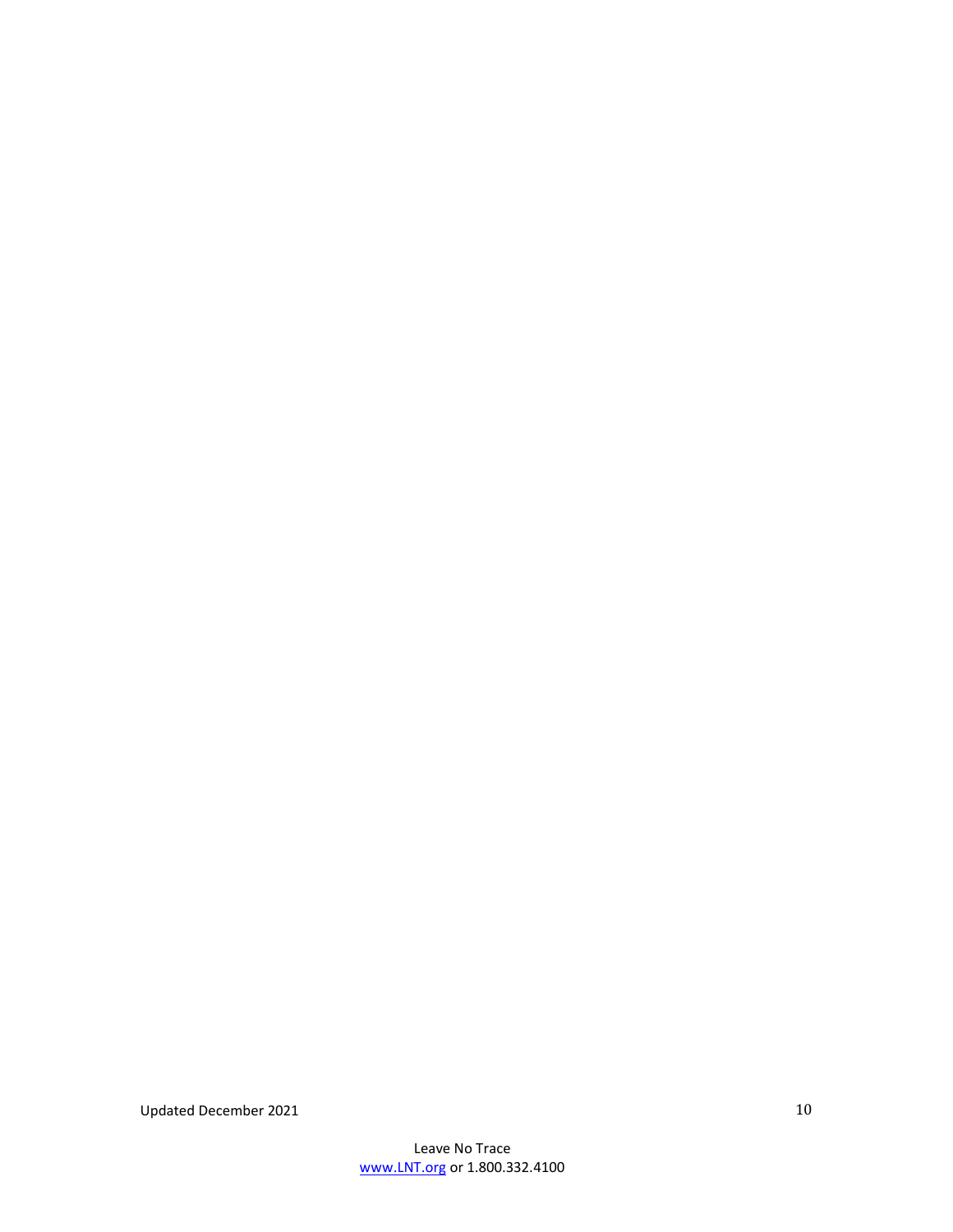## **MINIMIZE CAMPFIRE IMPACTS**

Davies, Mary. 2004. What's burning in your campfire? Garbage in, toxics out. USDA Forest Service, Technology & Development Program, Rpt. 0423-2327-MTDC, Missoula, MT.

- *Garbage burned in a campfire may leave traces of heavy metals in campfire ash. When ash is scattered, as is common when cleaning up campfires, the ash may expose workers, animals and plants to toxic metals.*
- *Hazardous air pollutants that were measured in one study of the smoke from campfires that contained garbage included benzene, naphthalene, styrene, toluene, and xylene, which are aromatic hydrocarbons and are suspected carcinogens. Aromatic hydrocarbons also are severe eye, nose, and throat irritants.*
- *Items such as packaging for freeze-dried meals, plastic forks and spoons, snacksize chip bags, and white plastic lids for disposable hot beverage cups were found to leave elevated amounts of lead in the ash of campfires.*

Hall, T. E., and T. A. Farrell. 2001. Fuelwood depletion at wilderness campsites: Extent and potential ecological significance. Environmental Conservation 28:1-7.

- *Fuelwood consumption may be a particularly good candidate for an impact monitoring by wilderness managers because of the ecological roles played by woody material. For example, it increases the physical, structural, and chemical heterogeneity of the forest floor, contributes to soil organic matter and helps maintain soil stability.*
- *Abundant quantities of medium sized woody material are important for woodinhabiting lichens, mosses, and fungi and may contribute to tree and shrub seedling survival.*
- *Removal of woody material larger than about 5-10 cm in diameter may alter soil conditions necessary for germination, establishment and survival.*
- *Although small woody material makes up only a small fraction of the mass (.5- 11.5%) of the total downed wood in forests, it contains most of the nitrogen, phosphorus, and potassium.*
- *One study estimated that the extended removal of woody debris, which is an important component of soil organic matter, from campsites in the Great Smoky Mountains would result in a 12 to 50 year recovery period for soil carbon, possibly reducing site productivity.*
- *Marion et al. (1993) reported that 43% of US National Park Service Wildernesses have prohibitions on campfires, and 37% require use of backpacking stoves for cooking.*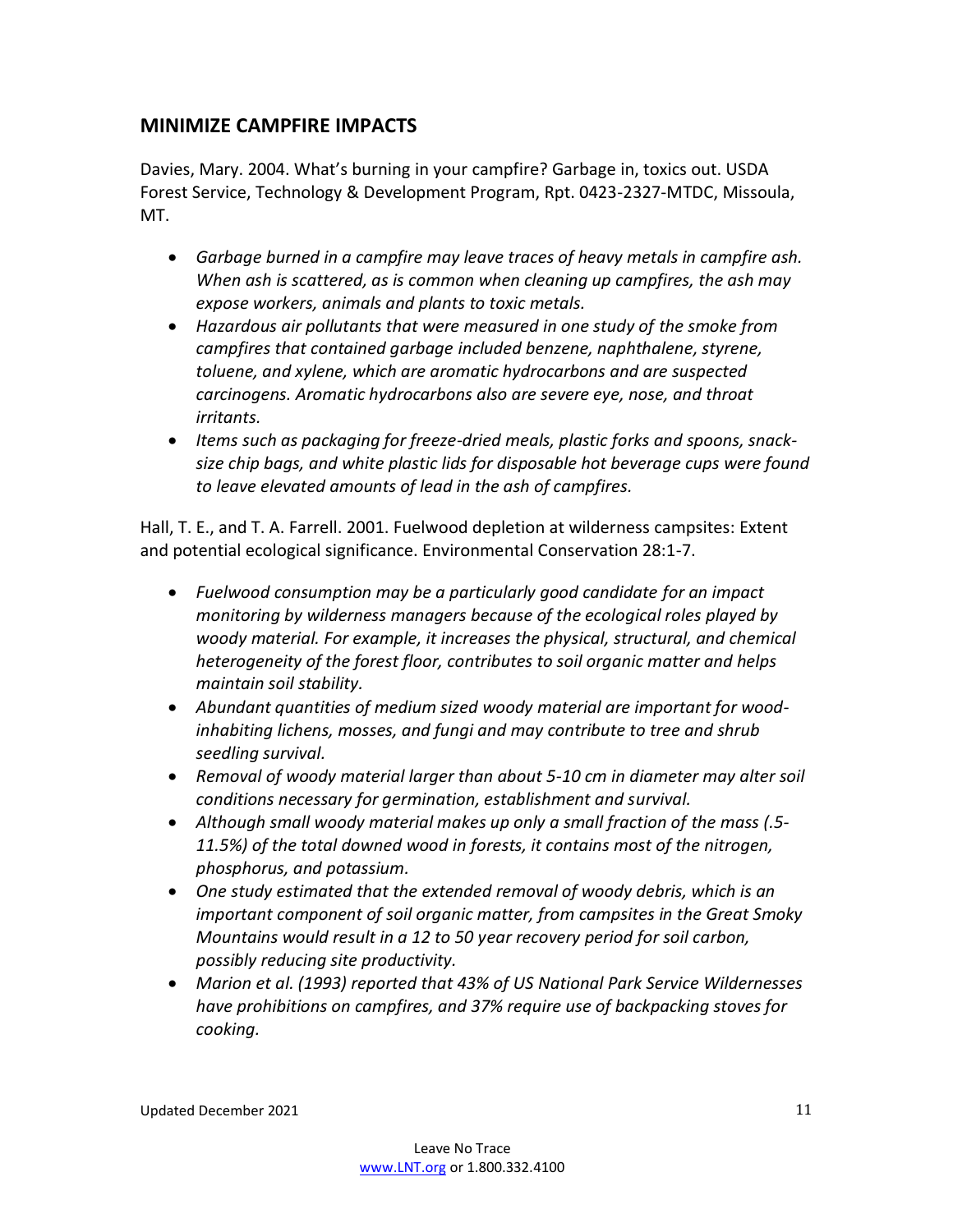Marion, Jeffrey. 2003. Camping impact management on the Appalachian National Scenic Trail. Appendix 2: Camping Management Practices. Report published by the Appalachian Trail Conference, Harper's Ferry, WV.

• *A research study of backcountry campsites in Great Smoky Mountain National Park found 2,377 damaged trees and 3,366 cut tree stumps found on campsites. This damage is largely from tools used to cut wood such as saws, hatchets and axes often used to cut wood for campfires.* 

Reid, Scott, and Jeffrey Marion. 2005. A comparison of campfire impacts and policies in seven protected areas. Environmental Management 36(1):48-58.

- *Intense campfires can decrease organic matter content in soils to depths greater than/equal to 10 cm.*
- *Campfires result in decreases in soil organic matter and the subsequent chemical changes diminish soil fertility and water holding capacity and make soil prone to erosion and compaction.*
- *Firewood collection that takes the form of the felling of trees and the cutting of limbs can create wounds on the trees, which makes trees more susceptible to insect and fungal attacks that can lead to tree mortality.*
- *The Collection of downed wood for campfires affects nutrient cycling for a 50-70 year time frame.*

USDA, 2014. Fire Prevention in Deschutes & Ochoco National Forests & Crooked River National Grassland Website.

[\(http://www.fs.usda.gov/detail/centraloregon/home/?cid=stelprdb5297416](http://www.fs.usda.gov/detail/centraloregon/home/?cid=stelprdb5297416)

• *Campfires improperly extinguished and abandoned with smoldering embers and coals are the number one cause of human caused wildfires on federal lands.*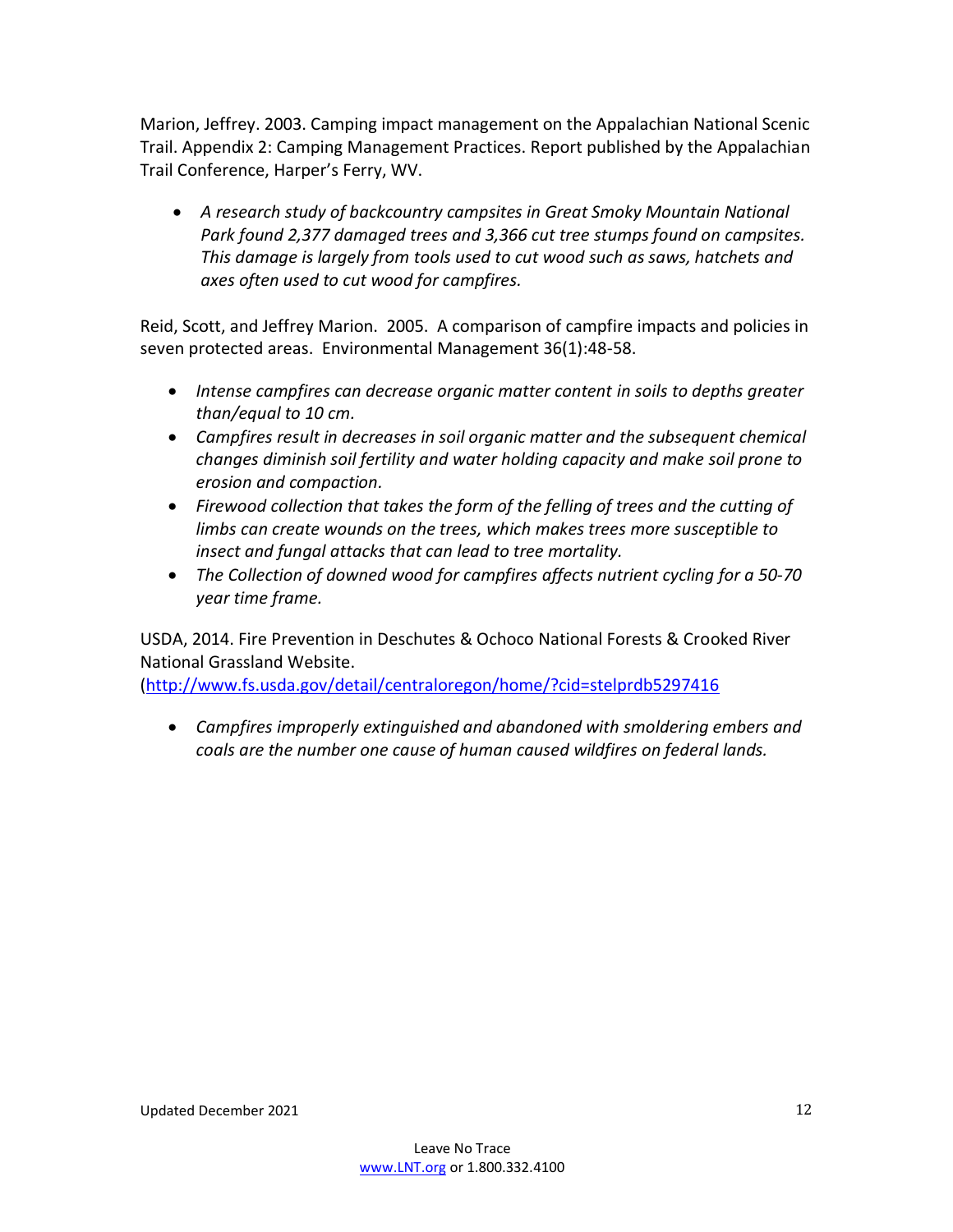## **RESPECT WILDLIFE**

Anderson, S.H. 1995. Recreational disturbance and wildlife populations. Wildlife and Recreation: Coexistence through management and research. Island press, Washington, DC

• *Human-fed animals can exhibit changes in diet, which leads to increased stress and altered behavior causing the animal to become habituated and attracted to human food.* 

Cole, David, and Richard Knight. 1991. Wildlife preservation and recreational use: Conflicting goals of wildland management. In: Transactions of the 56th North American Wildlife & Natural Resources Conference, pgs 233-237.

• *In contrast to impacts on vegetation and soil, which are highly localized, impacts on wildlife are likely to be more widespread. Since animals are mobile, it is possible for entire populations or entire habitats to be disrupted by recreational activities.* 

Cole, David, and Peter Landres. 1995. Indirect effects of recreationists on wildlife. In: Knight, R. and K. Gutzwiller, eds. Wildlife and recreationists: coexistence through management and research. Island Press, Washington, D.C.

• *Species richness and diversity generally decline in areas where recreational impacts are pronounced.* 

Frid, A., Dill, L. M., 2002. Human caused disturbance stimuli as a form of predation risk. Conservation Ecology, 6(1):11.

• *Research has shown that similar to predation risk, disturbance from humans can indirectly affect fitness and population dynamics via the energetic and lost opportunity costs of risk avoidance.*

Gutzwiller, K. J., Wiedenmann, R. T., Clements, K. L., & Anderson, S. H. (1994). Effects of human intrusion on song occurrence and singing consistency in subalpine birds. *The Auk*, 28-37.

- *Activities such as photographing wildlife, bird watching, or simply hiking through an animal's territory can cause unintentional disturbance.*
- *A study in Germany found a 90% decrease in breeding waterfowl over ten years due to the presence of anglers. The same study found that the presence of a single angler can prevent ducks from establishing territories or selecting nest sites when the area of open water is less than 1 ha.*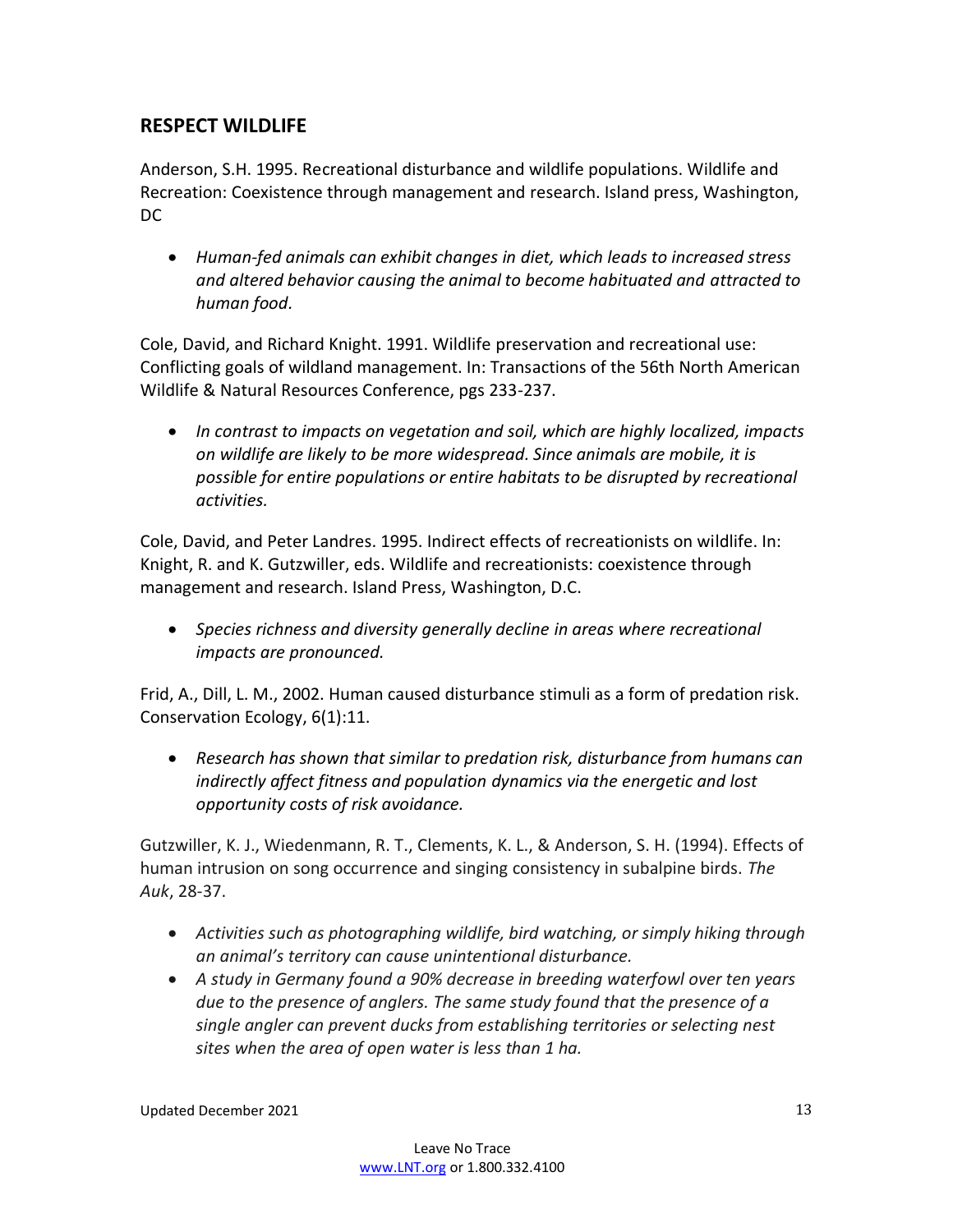Klein, M. L. (1993). Waterbird behavioral responses to human disturbances. *Wildlife Society Bulletin*, 31-39.

• *One study found that of five different recreationist-user groups at a wildlife refuge in Florida, photographers were the most disruptive, since they were the mostly likely to stop, leave their vehicles and approach wildlife.* 

Kerlinger, P., Burger, J., Cordell, H. K., Decker, D. J., Cole, D. N., Landres, P., ... & Anderson, S. (2013). *Wildlife and recreationists: coexistence through management and research*. R. L. Knight, & K. Gutzwiller (Eds.). Island Press.

• *Rock climbers have the potential to disturb wildlife when they choose routes that follow cracks, these features are commonly used for breeding, foraging, and roosting by wildlife. Additionally, ledges that are used by climbers as sites to belay other climbers may be used by wildlife as nest or perch sites.* 

Knight, Richard, and David Cole. 1991. Effects of recreational activity on wildlife in wildlands. Transactions of the 56th North American Wildlife & Natural Resources Conference, pgs 238-246.

- *When people who are taking part in recreational activities discard food or deliberately feed animals they can alter the ways in which animals forage or find food sources. This can often lead to increased animal human encounters such as is common with bears who become accustomed to food and garbage left by recreationists.*
- *Disturbance to animals that is a result of recreational activities can cause elevated heart rates, excess energy expended in disturbance flights, and reduction of energy input, all of which increase energy expenditures or decrease energy acquisition. This may result in increased sickness, disease and potentially death of individuals.*
- *Disturbance can cause adults to temporarily leave their nest or den sites. This reduced parental attentiveness can increase the risk of young being prayed upon, disrupt feeding patterns, or expose young to negative environmental conditions.*

Marion, Jeffrey. (2014). L*eave No Trace in the Outdoors*. Mechanicsburg, PA: Stackpole Books.

- *Recent research estimates that domestic cats in the United States kill 1.4 to 3.7 billion birds and 6.9 to 20.7 billion small mammals each year.*
- *In one study a well-fed cat killed at least 60 birds and 1,600 small mammals in an 18-month period.*

Sime, Carolyn. 1999. Domestic dogs in wildlife habitats; effects of recreation on Rocky Mountain Wildlife.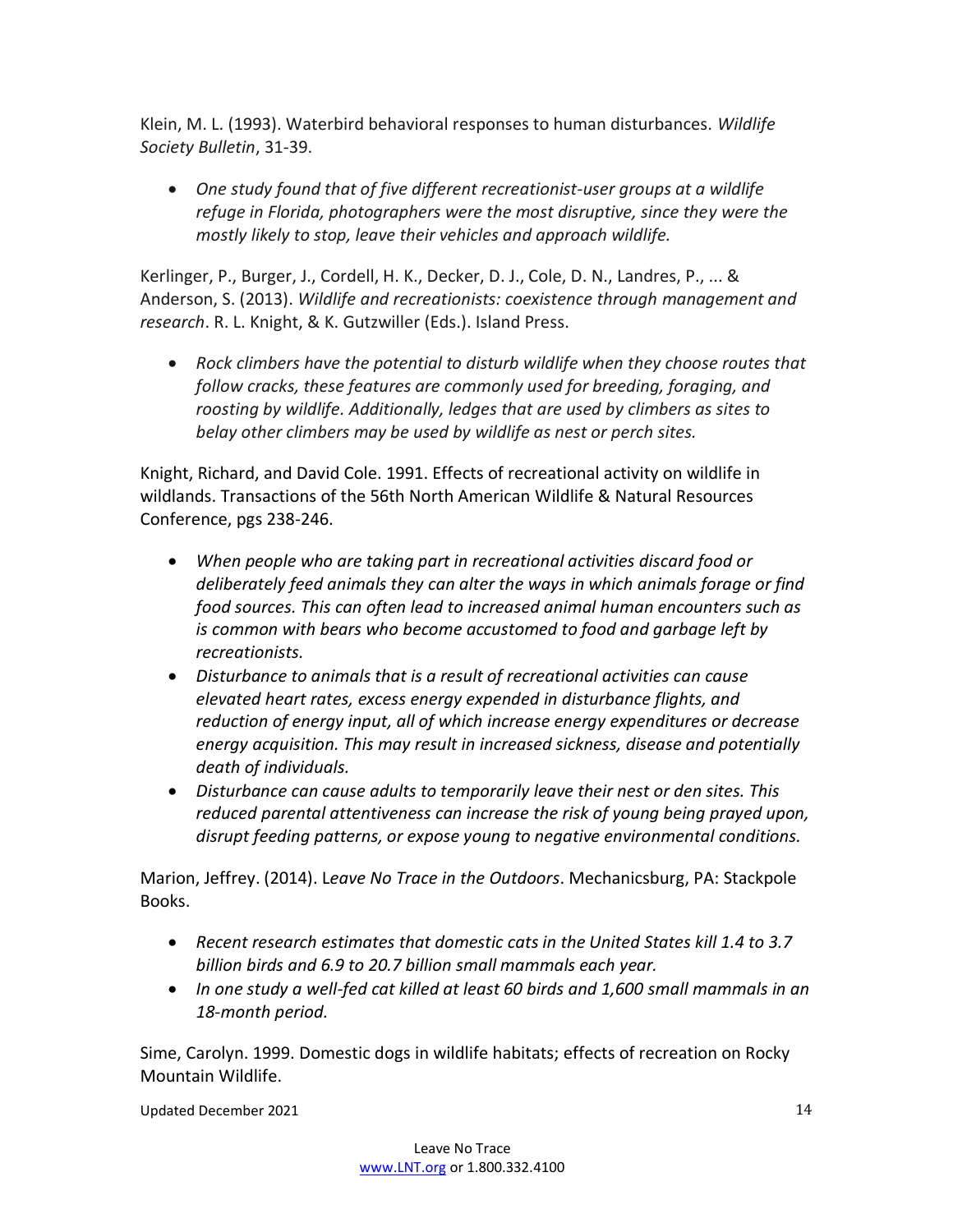- *Domestic dogs still maintain instincts to hunt and/or chase and these instincts can be triggered in many different settings. Even if the chase instinct is not triggered, dog presence has been shown to disrupt wildlife.*
- *If dogs chase or pursue wildlife, injuries could be sustained directly or indirectly to the wildlife as a result of accidents that occur during the chase its self rather than from direct contact with the dog. Thus dogs can be directly and indirectly responsible for wildlife mortality.*
- *Presence of domestic dogs may introduce diseases or parasites to small mammals, and the burrows of fossorial mammals may be physically damaged*.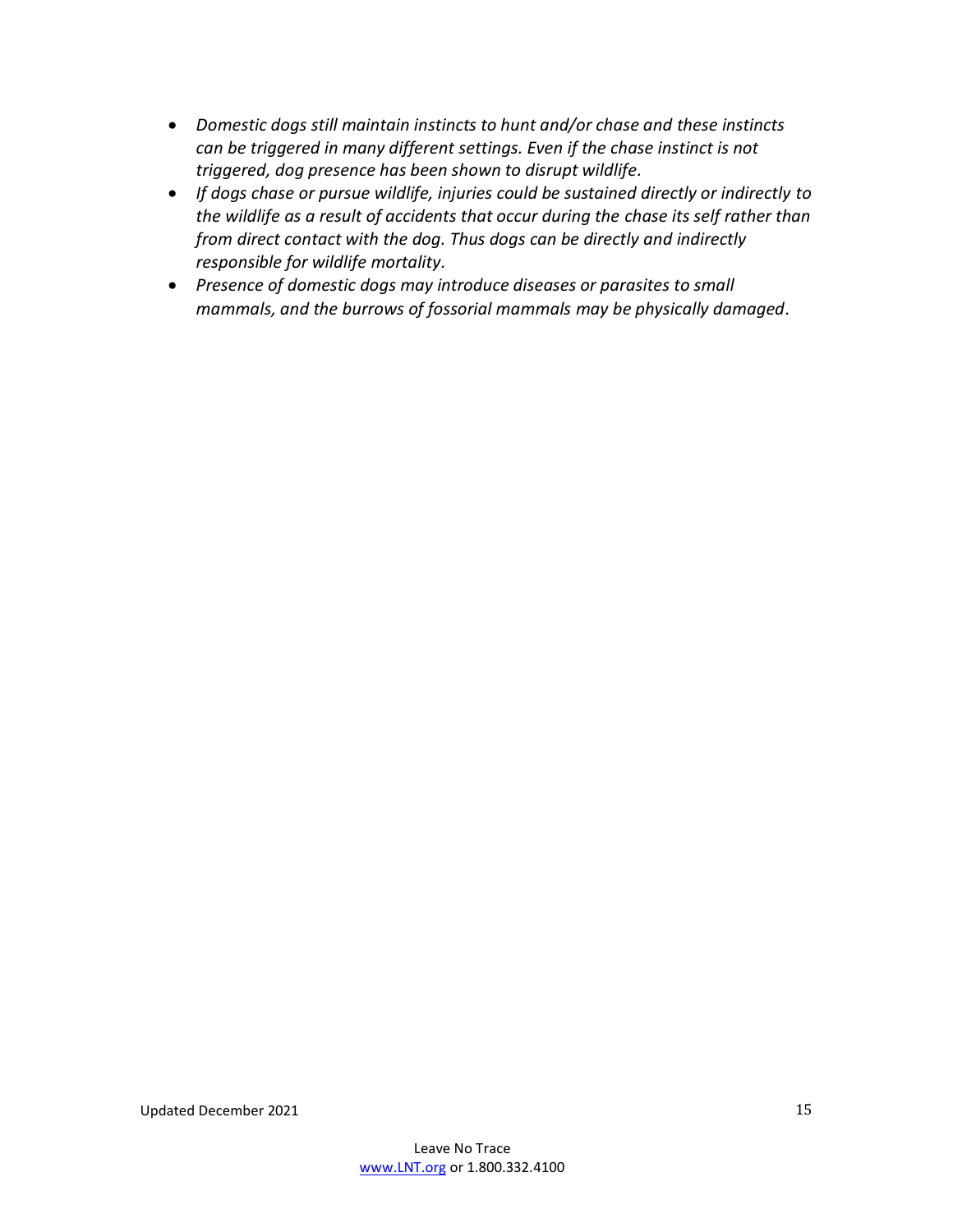## **BE CONSIDERATE OF OTHERS**

Carothers, Pam, Vaske, Jerry J. and Donnelly, Maureen P. 2001. Social Values versus Interpersonal Conflict among Hikers and Mountain Bikers. Leisure Sciences, 23: 47-61

- *Interpersonal conflict between recreational users occurs when the physical presence or behavior of an individual or group interferes with the goals of another individual or group. For example, an individual trying to photograph wildlife may experience interpersonal conflict if the animal is scared away by the arrival of other visitors.*
- *Social values conflicts between recreational users occur when groups of users do not share the same norms or values. For example, although encounters with llama packing trips may be rare, individuals may philosophically disagree about the appropriateness of using animals in the backcountry.*

Manning, Robert. 2007. Parks and Carrying Capacity: Commons without Tragedy. Island Press, Washington, D.C.

• *Crowding from large numbers of recreationalists not only degrades unsustainable recreation facilities, but it causes social issues such as noise, parking problems, and theft.*

Manning, R.E., Valliere, W.A., 2001, *Coping in outdoor recreation: Causes and consequences of crowding and conflict among community residents.* Journal of Leisure Research. Vol. 33 (4), 99. 410-426

- *A number of studies have suggested that as use level increases some recreationists may become dissatisfied and alter patterns of recreational activity to avoid crowding.*
- *Respondents who encounter large number of visitors generally report a lessened sense of solitude, freedom, the feeling that no one had been there* before and of unspoiled wilderness.

Schneider, I. (2000). Response to conflict among wilderness visitors. *Cole, DN; McCool, SF; Borrie, WT*, 160-163.

• *Recreation research typically identifies three possible visitor responses to recreation crowding: visitors change their definition of an experience, recreationalists may make cognitive efforts to reevaluate the situation more positively, or recreationalists may leave a site or an area due to an unacceptable change in in the social, managerial or resource conditions.*